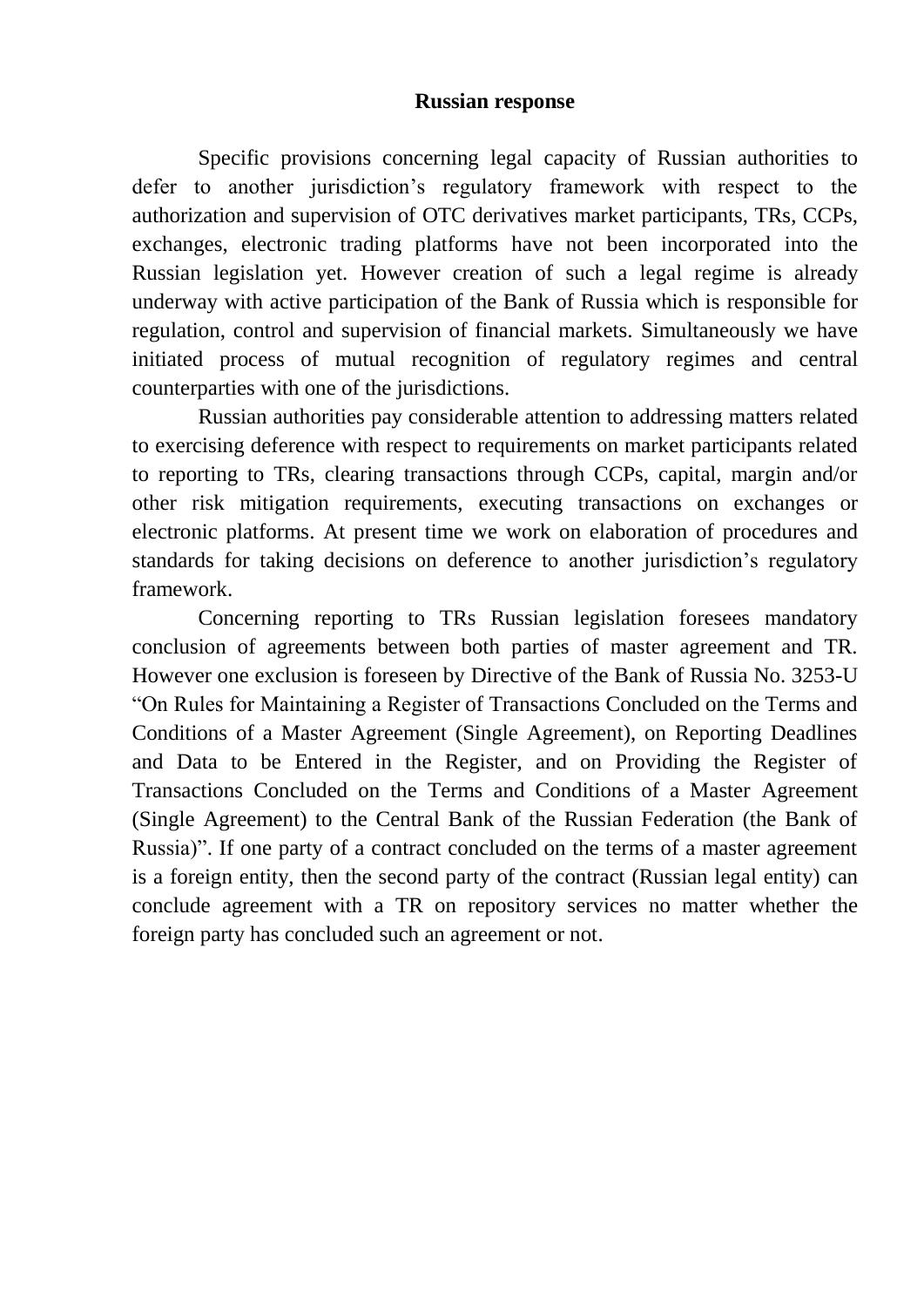## **Annex: Jurisdictions' authority and process for exercising deference in relation to OTC derivatives regulation**

Part A: With respect to the authorisation and supervision of: OTC derivatives market participants; TRs; CCPs; and exchanges or electronic trading platforms:

| A.1 What legal capacity, if any, do authorities in your<br>jurisdiction have to defer to another jurisdiction's<br>regulatory framework and/or authorities? Which<br>authorities can exercise this capacity? Please also<br>indicate if/when 'partial' or 'conditional' deference<br>decisions can be made.                                                                                                                                                                                                                                                                           | <b>Bank of Russia</b> |
|---------------------------------------------------------------------------------------------------------------------------------------------------------------------------------------------------------------------------------------------------------------------------------------------------------------------------------------------------------------------------------------------------------------------------------------------------------------------------------------------------------------------------------------------------------------------------------------|-----------------------|
| A.2 Please provide a brief description of the standards<br>that need to be met in coming to a decision as to<br>whether to exercise any such deference, and the<br>criteria/inputs used in assessing whether these standards<br>have been met (e.g. whether "similar outcomes" is the<br>standard used; whether an analysis of enforcement<br>regimes or authority is included as part of the<br>assessment; whether reference is made to<br>implementation of international standards; etc.).                                                                                        |                       |
| A.3 Please provide a brief description of the process by<br>which a decision to defer to another jurisdiction is taken,<br>including any action that needs to be initiated to begin<br>the process (e.g. an application from a jurisdiction or an<br>entity), the general time frame for coming to a decision,<br>any processes in place for reviewing a decision, and<br>whether any other agreements or conditions need to be<br>met in order for an affirmative decision to be taken (e.g.<br>confidentiality agreements, supervisory cooperation, or<br>reciprocal arrangements). |                       |
| A.4 Please provide copies of, or weblinks to, any<br>documentation or forms that have been developed for<br>sharing with jurisdictions or entities as part of the<br>comparability or equivalence assessment.                                                                                                                                                                                                                                                                                                                                                                         |                       |
| A.5 Please provide a list of jurisdictions that you have<br>already determined to be comparable or equivalent, if<br>any (and for what regulatory purposes), and please note<br>any jurisdictions for which a determination is pending.                                                                                                                                                                                                                                                                                                                                               |                       |